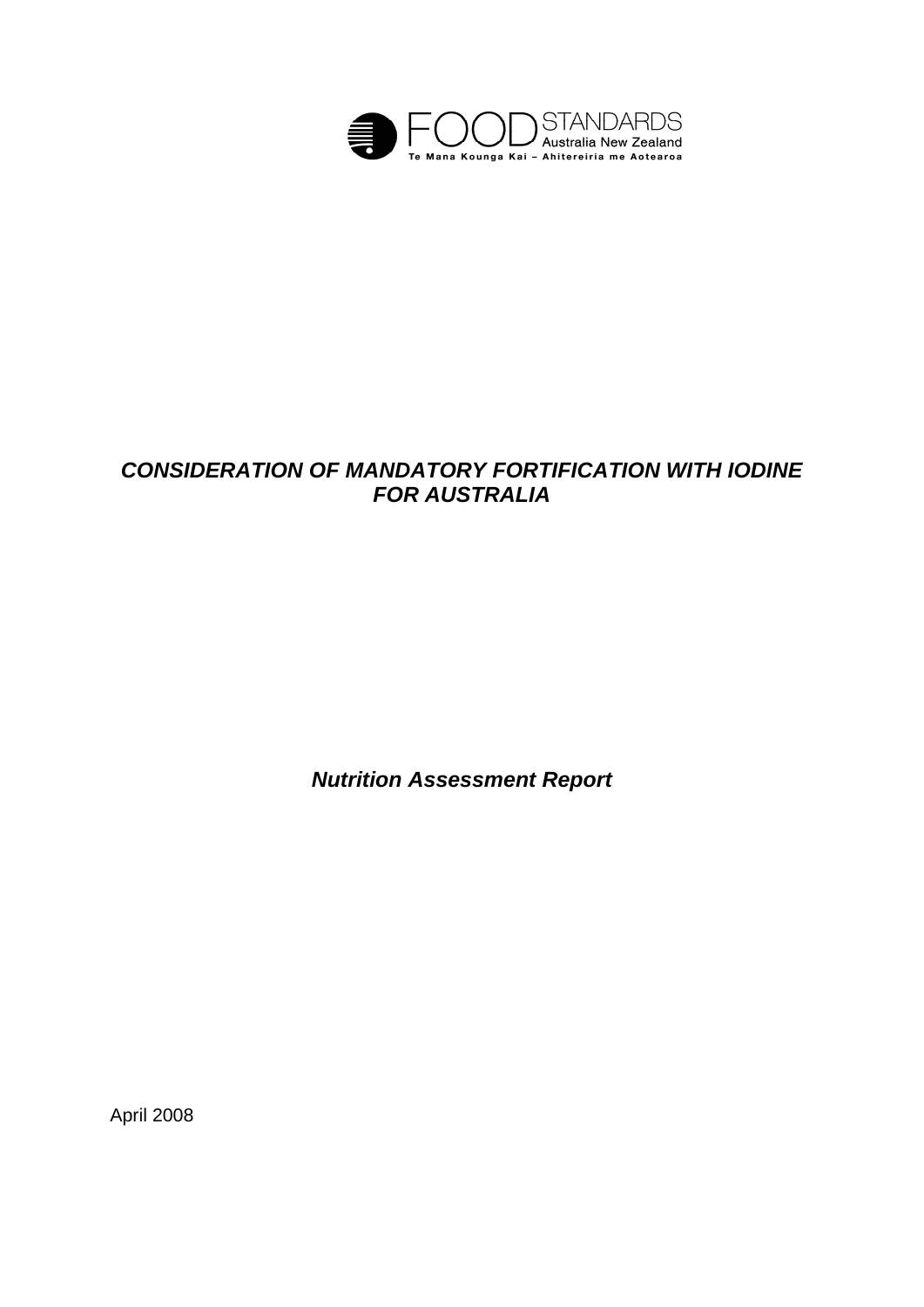## Table of Contents

| 1 <sub>1</sub> |                                                                     |
|----------------|---------------------------------------------------------------------|
| 1.1            |                                                                     |
| 1.2            |                                                                     |
| 1.3            |                                                                     |
| 1.4            |                                                                     |
| 1.5            |                                                                     |
| 2.             |                                                                     |
| 2.2            |                                                                     |
|                |                                                                     |
| 3.             |                                                                     |
| 3.1            |                                                                     |
| 3.2            | Importance of Iodine in Pregnancy and During Early Development 9    |
| 3.3            | Neurological Consequences of Mild and Moderate Iodine Deficiency in |
| 3.4            | Mild and Moderate Iodine Deficiency and Growth  12                  |
| 3.5            |                                                                     |
|                |                                                                     |
|                |                                                                     |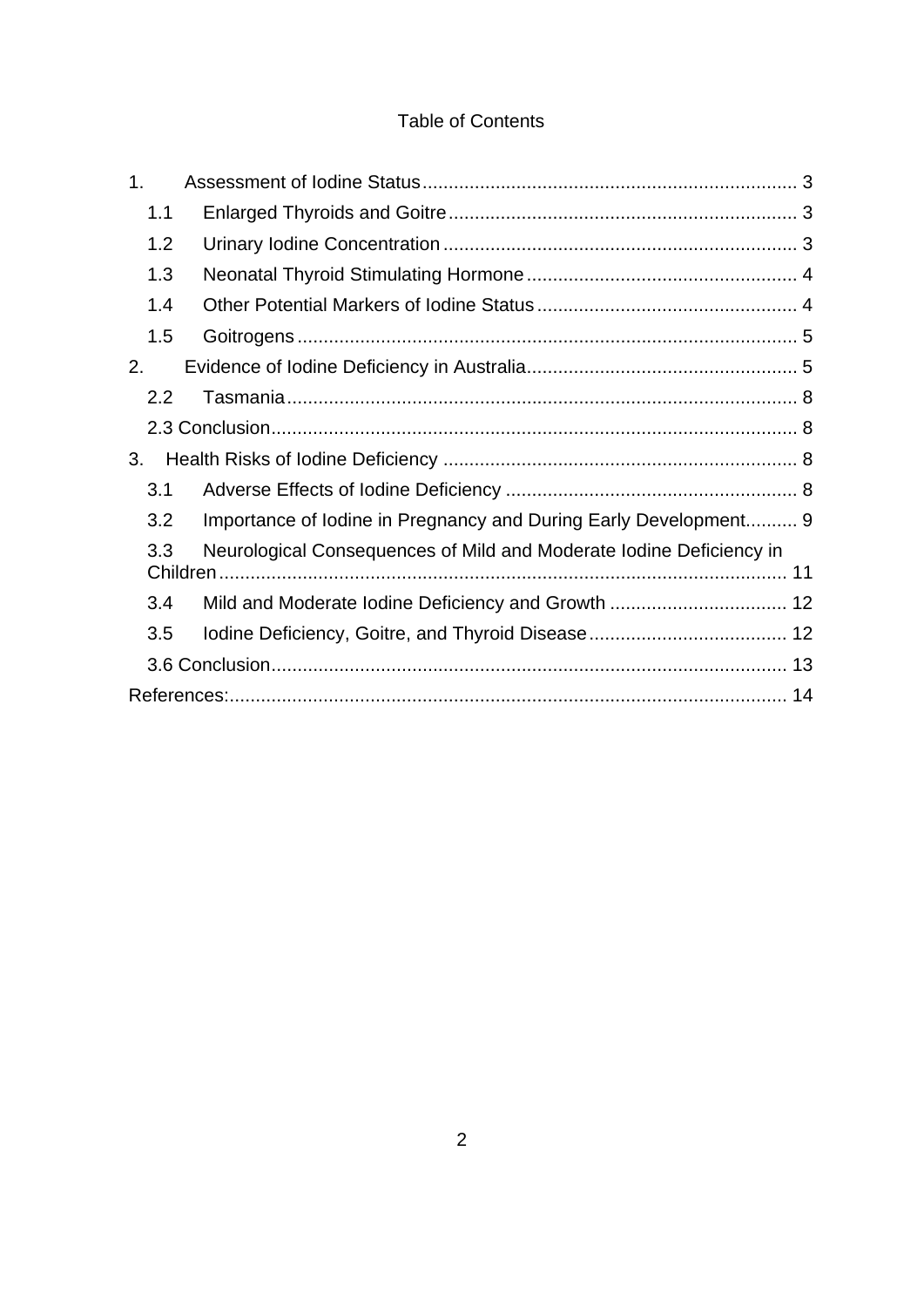## *1. Assessment of Iodine Status*

Assessing iodine intake using dietary assessment methods is recognised as difficult as these are potentially confounded by: 1) the potentially wide variation of iodine contents in similar foods from different regions, and 2) the potential presence of iodine uptake inhibitors often referred to as goitrogens (ICCIDD *et al.*, 2001; Gibson, 2005). Population iodine status is more accurately reflected by urinary iodine concentration (ICCIDD *et al.*, 2001). Thyroid volume, as assessed by neck palpation, or preferably ultrasonography, provides a measure of long-term iodine status (Gibson, 2005). Other less direct indicators of iodine status include blood concentrations of thyroid-stimulating hormone (TSH), thyroglobulin, and the thyroid hormones thyroxine and triiodothyronine (thyronine).

### **1.1 Enlarged Thyroids and Goitre**

Chronically low iodine intakes lead to adaptive responses by the thyroid, including enlargement of the gland over time (ICCIDD *et al.*, 2001). Thyroid volume is therefore a long-term measure of iodine status. Increased thyroid volume is known as goitre once volume in children exceeds the 97<sup>th</sup> percentile of age or body surface area specific World Health Organization (WHO) reference values (Gibson, 2005). Raising iodine intake leads to a reduction of goitre size in children, and has historically been used to assess the success of interventions to address iodine deficiency (ICCIDD *et al.*, 2001). The goitres of adults are not similarly reduced by addressing iodine deficiency; therefore, iodine status in populations has historically been assessed by measuring goitre in children.

A number of systems exist to grade goitre assessed by palpitation. One developed by the WHO, International Council for the Control of Iodine Deficiency Disorders (ICCIDD) and UNICEF assigns a grade 0, 1 or 2 to indicate not visible or palpable, palpable but not visible, or visible enlargement respectively (Gibson, 2005).

## **1.2 Urinary Iodine Concentration**

Urinary iodine concentration (UIC) is the preferred measure of iodine status of the ICCIDD and WHO (ICCIDD *et al.*, 2001). It closely reflects iodine intake at lower levels and is a sensitive indicator of recent changes in iodine intake (Gibson, 2005). *1.2.1 World Health Organization Classification of Population Iodine Status*  The WHO and ICCIDD have developed a system of classifying populations into categories of iodine status based on their median UIC (MUIC) as shown in Table 1. The median is used instead of the mean because the distribution of UIC in a group is not normal; the tendency is for the mean to esceed the median (ICCIDD *et al.*, 2001). The WHO and the ICCIDD state that, in school-aged children, a MUIC of less than 100 μg/L, and more than 20% of the population having a UIC of less than 50 μg/L, together indicate *mild* iodine deficiency; a median concentration of less than 50 μg/L is indicative of *moderate* iodine deficiency (ICCIDD *et al.*, 2001). In children less than two years old and in lactating women a MUIC below 100 μg/L indicates an *insufficient iodine intake, whereas in pregnant women, who have higher iodine*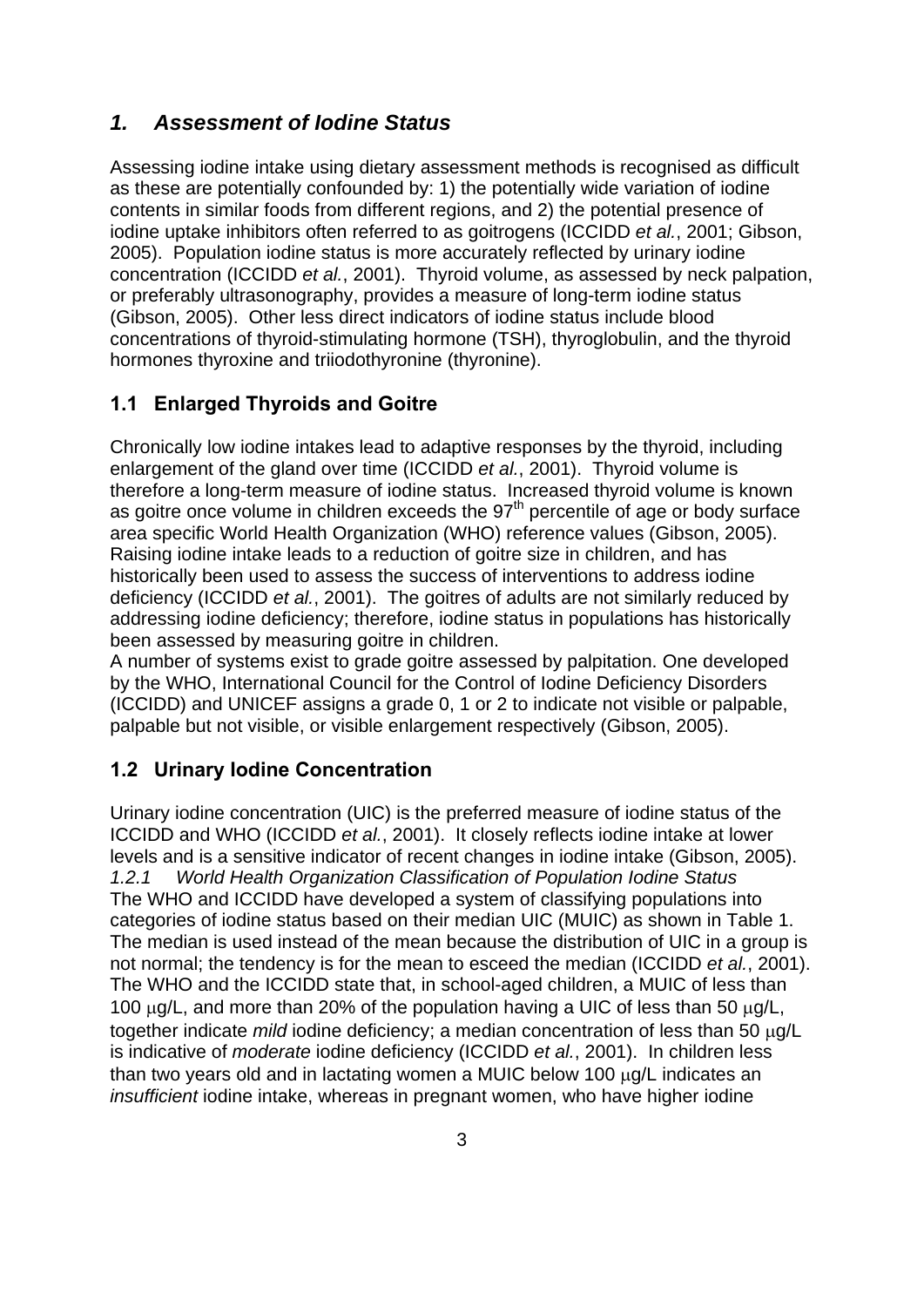requirements than children or other adults, an MUIC below 150 μg/L indicates an *insufficient* iodine intake (ICCIDD, 2007). Table 1 provides further details on ICCIDD criteria for the assessment of population iodine status.

|  |                                                      |  | Table 1: ICCIDD Criteria for Assessing Iodine Status, Based on Median Urinary |
|--|------------------------------------------------------|--|-------------------------------------------------------------------------------|
|  | <b>Iodine Concentrations in School-Aged Children</b> |  |                                                                               |

| Median urinary iodine | lodine intake<br>Iodine status |                                        |
|-----------------------|--------------------------------|----------------------------------------|
| $(\mu g/L)$           |                                |                                        |
| < 20                  | Insufficient                   | Severe iodine deficiency               |
| $20 - 49$             | Insufficient                   | Moderate iodine deficiency             |
| $50 - 99$             | Insufficient                   | Mild iodine deficiency                 |
| $100 - 199$           | Adequate                       | Optimal                                |
| $200 - 299$           | More than adequate             | Risk of iodine-induced hyperthyroidism |
|                       |                                | in susceptible groups                  |
| >300                  | Excessive                      | Risk of adverse health consequences    |

The latest guidelines from the ICCIDD state that in children less than two years old and in lactating women a MUIC below 100 μg/L indicates an *insufficient* iodine intake (ICCIDD, 2007). In pregnant women, who have higher iodine requirements than children or other adults, a MUIC below 150 μg/L indicates an *insufficient* iodine intake.

These categories of MUIC are not indicative of the iodine status of individuals and should only be used to assess populations. As an individual's UIC reflects recent iodine intake there can be considerable day-to-day variability. Therefore, spot samples cannot be used to diagnose the iodine status of an individual. Thomson *et al.* (1996) have shown that urine samples over a 24-hour period are necessary for diagnosis of iodine deficiency in an individual and for research purposes.

### **1.3 Neonatal Thyroid Stimulating Hormone**

TSH in children and adults is relatively insensitive to mild and moderate iodine deficiency, but is appropriate for the diagnoses of congenital hypothyroidism in newborns (Gibson, 2005). The WHO recommends neonatal TSH be measured in heel-prick blood samples taken 72 hours after birth to avoid confounding by the initial surge of TSH (WHO, 1994).

## **1.4 Other Potential Markers of Iodine Status**

Other indicators of iodine status include thyroglobulin and thyroid hormone i.e. thyroxine and triiodothyronine (thyronine) concentrations (ICCIDD *et al.*, 2001; Gibson, 2005). Of these blood markers, thyroglobulin appears to be the most specific indicator of recent iodine status; this new biomarker is still gaining acceptance amongst the research community (Gibson 2005). The blood concentrations of thyroxine and thyronine are also quite insensitive to milder forms of iodine deficiency.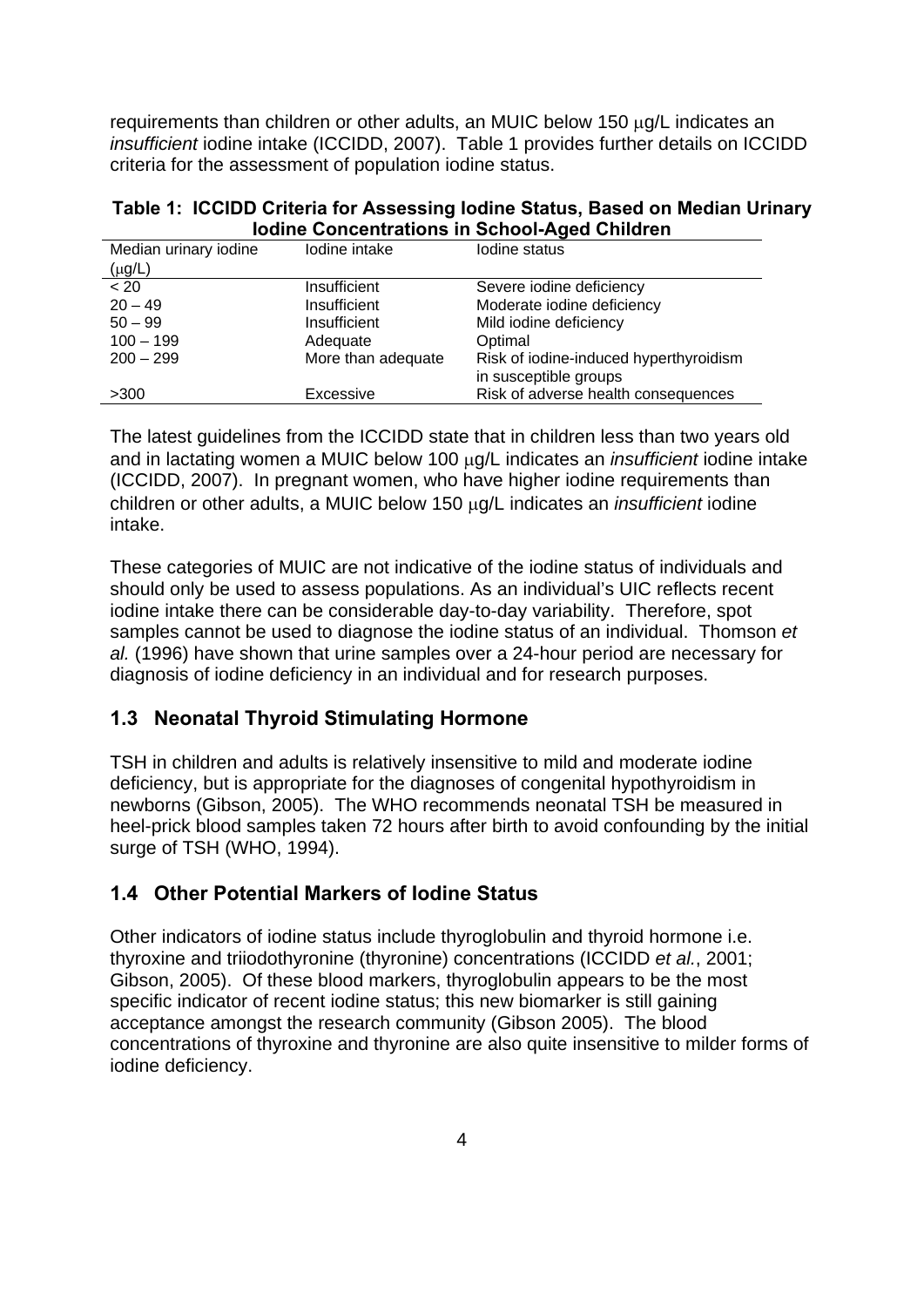## **1.5 Goitrogens**

Inadequate intakes of iodine are not the only cause of thyroid dysfunction and goitre. Substances, collectively known as goitrogens, can inhibit the absorption and/or utilisation of iodine by the thyroid, or otherwise interfere with normal thyroid hormone synthesis (Sarne, 2007). These substances can occur as natural food components, in the form of pharmaceuticals, and as environmental contaminants.

In food they are found naturally in vegetables from the Brassicaceae family such as cabbage, in soybeans, cassava, and a range of plant foods specific to some geographic regions, most notably South America (Gibson, 2005, Sarne 2004). Drinking water has also been shown to contain goitrogenic substances in some instances; these have generally been bacterial by-products or inorganic material from sediment (Sarne 2004). High natural fluoride levels have been associated with impaired thyroid hormone production, and in the presence of iodine deficiency may exacerbate the impact of this deficiency (BEST, 2006).

A range of pharmaceutical agents also act as goitrogens (Sarne, 2007). However, goitrogenic substances have only been clearly identified as major contributors to underproduction of thyroid hormone in the absence of iodine deficiency in a small number of instances where consumption of these substances is unusually high (BEST, 2004; Delange and Hetzel, 2005: Sarne, 2007).

## *2. Evidence of Iodine Deficiency in Australia*

Several studies have been conducted since 1999 in Tasmania, New South Wales and Victoria following identification of a probable re-emergence of iodine deficiency in those parts of the nation. Iodine deficiency was observed in all investigated groups including school children, pregnant women and adults generally. These studies have predominantly relied on spot urine samples to assess iodine status, consistent with standard practice.

The 2003-4 National Iodine Nutrition Study (NINS) measured the urinary iodine concentration of 1709 children aged 8-10 years from both rural and urban locations in New South Wales, Victoria, South Australia, Western Australia, and Queensland (Li *et al.*, 2006). Tasmania was excluded because of its recent efforts to address iodine deficiency locally. The Northern Territory was excluded for logistical reasons. Findings indicate mild deficiency in New South Wales and Victoria with South Australia being borderline; for further details see Table 2.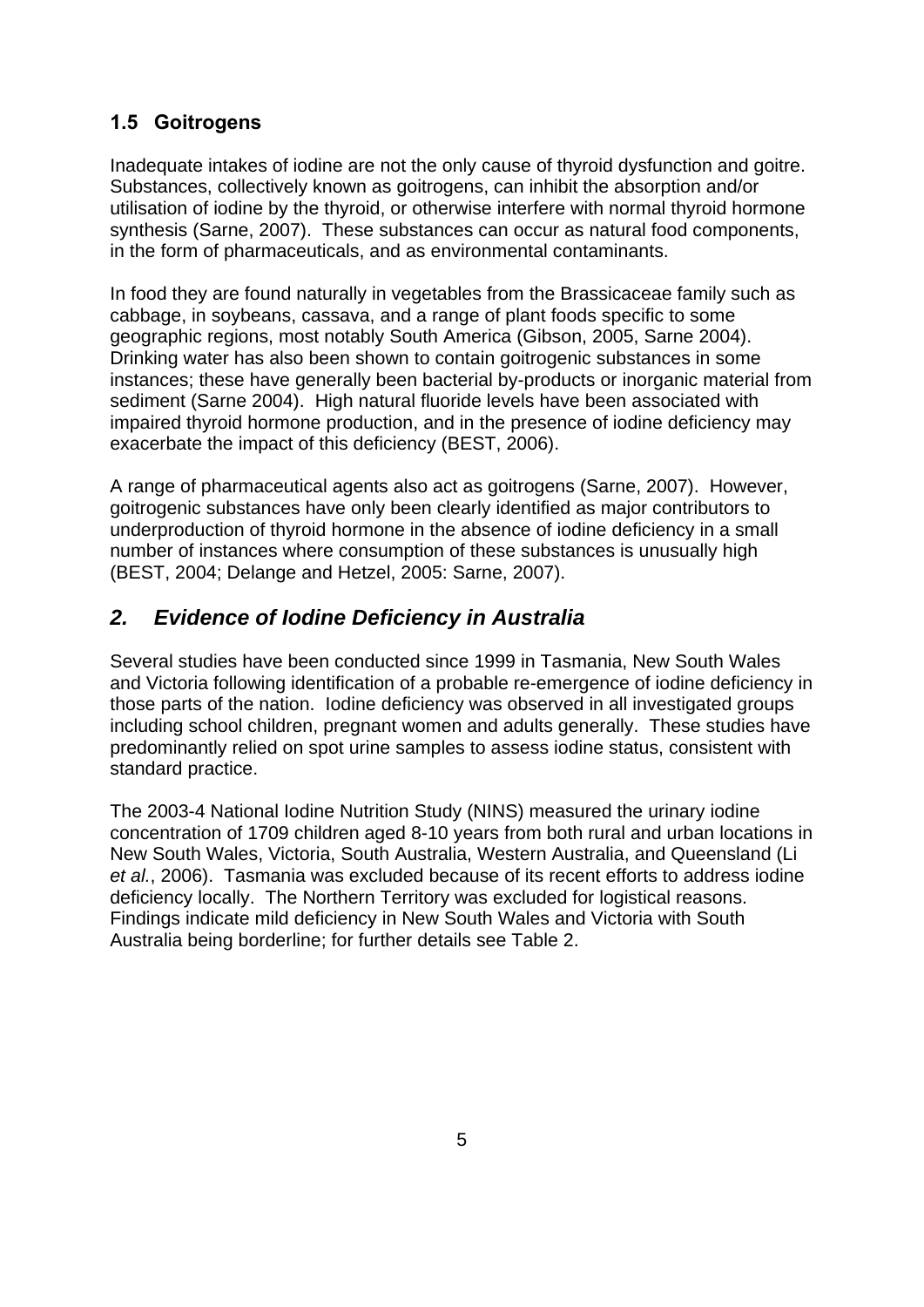| <b>State</b>          | <b>Median Urinary lodine</b><br>Concentration $(\mu g/L)^T$ | <b>Interquartile Ranges lodine Status</b> |                       |
|-----------------------|-------------------------------------------------------------|-------------------------------------------|-----------------------|
| New South Wales       | 89                                                          | 65.0-123.5                                | Mild deficiency       |
| Victoria              | 73.5                                                        | 53.0-104.3                                | Mild deficiency       |
| South Australia       | 101                                                         | 74.0-130.0                                | Borderline deficiency |
| Western Australia     | 142.5                                                       | 103.5-214.0                               | Adequate              |
| Queensland            | 136.5                                                       | 104.0-183.8                               | Adequate              |
| <b>Weighted Total</b> | $98^2$                                                      |                                           | Mild Deficiency       |

#### **Table 2: Australian National Iodine Nutrition Study Median Urinary Iodine Concentration Data**

The NINS finding was consistent with an earlier Melbourne study of 607 school children showing a MUIC of 70 μg/L, with 27% having a urinary iodine concentration less than 50 μg/L (McDonnell *et al.*, 2003). A study in 301 5-13 year olds living in New South Wales in 2000 also had similar findings to the NINS with a MUIC of 84 μg/L, and 14% of children having an MUIC less than 50 μg/L (Guttikonda *et al.* 2003). The only study in Australia to assess the change in iodine status in the same group over time was undertaken in Tasmania (Hynes *et al.*, 2004). The urinary iodine concentration of 170 children was assessed in 1998-99 and then again in 2000-01. Although the MUIC did not change markedly in 2 years (76 μg/L to 75 μg/L), the study showed that the percentage of children with urinary iodine concentration below 50 μg/L increased from 13.5% to 21.2% over the two year period; confirming a state of mild iodine deficiency in the area and suggesting a downward trend in iodine intake.

The iodine status of adult populations, especially pregnant women, has also been a topic of recent research, though only in New South Wales and Victoria. Two independent Sydney studies of pregnant women conducted in 1998-99 showed approximately 20% had urinary iodine levels less than 50 μg/L with the MUIC of the groups being 100 μg/L or less (Gunton *et al.*, 1999; Li *et al.*, 2001). A subsequent study involving 50 postpartum women attending a Sydney hospital reported a MUIC of 46 μg/L; 58% had a urinary iodine concentration of less than 50 μg/L (Chan *et al.*, 2003). A MUIC of 85 μg/L was reported in 796 pregnant women from the Central Coast area of New South Wales. Women that gave birth at private hospitals had a higher MUIC than those who did so in public hospitals, 101 μg/L vs. 82 μg/L, however both groups had considerably lower MUIC than the 150 μg/L recommend for

1

 $1$  According to the WHO and ICCIDD, an MUIC of 50-99 ug/L indicates mild iodine deficiency in a population.

 $2$  As reported in: The prevalence and severity of iodine deficiency in Australia. Prepared for the

Australian Population Health Development Principal Committee of the Australian Health Ministers Advisory Committee. December, 2007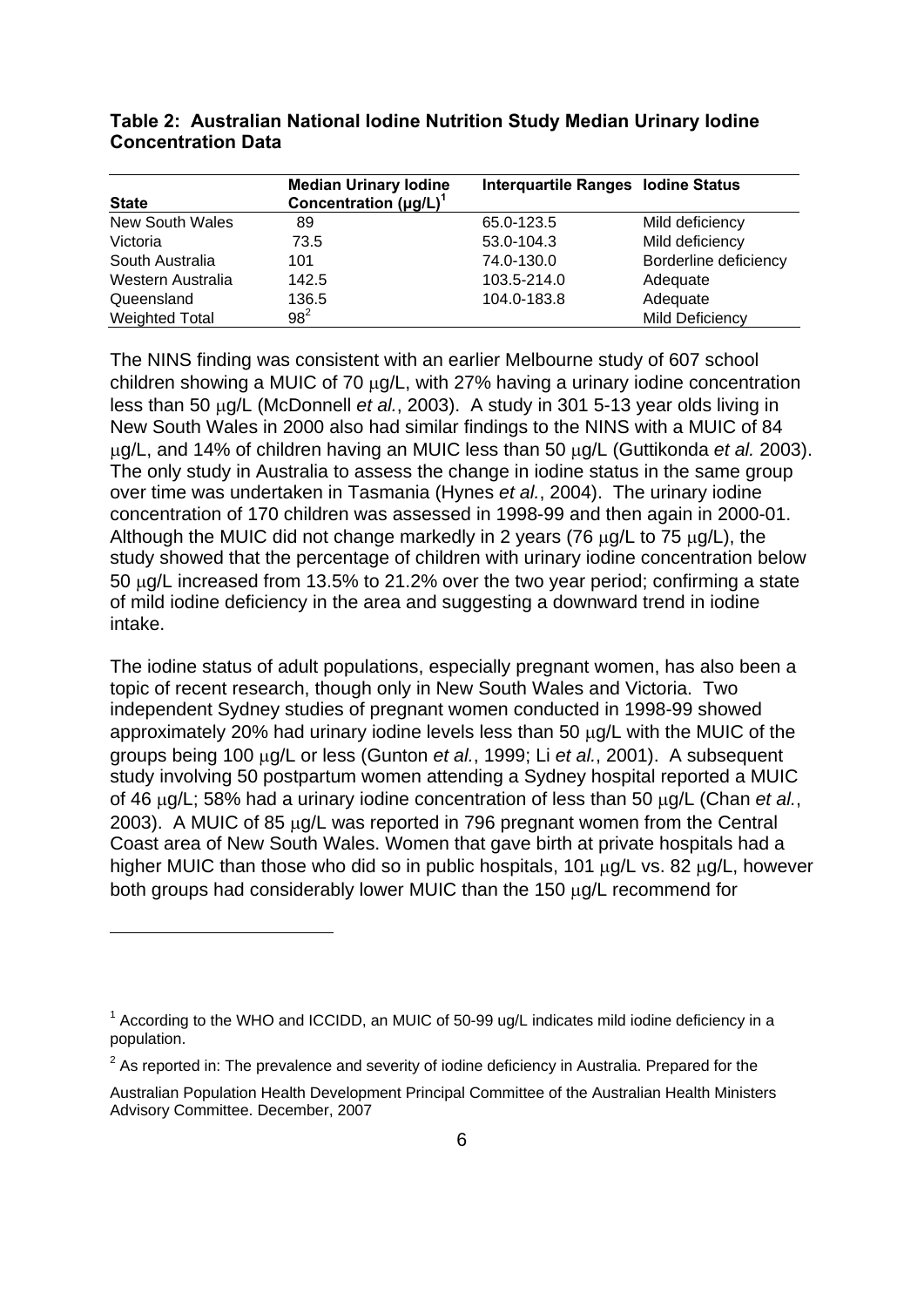pregnant women. A study of 802 pregnant women between 1998 and 2002 in Melbourne showed an increased percentage of pregnant women, 38-48% depending on ethnicity, had urinary iodine levels less than 50 μg/L, and MUIC levels of between 52 and 61 μg/L (Hamrosi *et al.*, 2005).

A study undertaken in over 2,500 Sydney neonates between 1998 and 2000 showed 5.4-8.1% of infants had whole blood thyroid-stimulating hormone concentrations greater than 5 mIU/L (McElduff *et al.,* 2002). Less than 3% of neonates would be expected to have a blood thyroid-stimulating hormone concentration greater than 5 mIU/L in an iodine replete population (WHO). A subsequent study involving of 50 Sydney neonates reported 6% as having TSH levels exceeding 5mIU/L (Chan *et al.*, 2003). The most recent published work reported that 2.2% of 816 neonates from the Central Coast of New South Wales had thyroid-stimulating hormone concentrations of > 5 mIU/L (Travers *et al.*, 2006). Part of the inconsistencies in these findings may have resulted from some samples being taken earlier than 72 hours after birth, a period when confounding by the initial surge of TSH following birth is most likely to occur (WHO, 1994).

Two of the above studies also investigated normal healthy adult populations and patients with diabetes (Li *et al.* 2001; Gunton *et al.*, 1999). In both studies, the healthy populations and people with diabetes had a MUIC <100 μg/L, with over 20% having levels less than 50 μg/L, indicative of mild iodine deficiency. A recent study conducted in 173 adults living in the Riverina region of Victoria reported a MUIC of 79 μg/L with 18.5% below 50 μg/L (Uren *et al.*, 2008). Although all age groups were mildly iodine deficient, 50-59 year olds had the lowest MUIC (67 μg/L). The sample was a convenience sample of people that responded to advertisements. Each category analysed had only a small sample of participants. Although this means the result may not accurately reflect the broader population's iodine status they are consistent with the other studies mentioned above. For further details of all the studies mentioned above see Table 3.

| Reference:                       | Group                         | n   | <b>MUIC</b><br>$(\mu g/L)$ | $\% < 50$<br>$\mu$ g/L | <b>Iodine Status</b> |
|----------------------------------|-------------------------------|-----|----------------------------|------------------------|----------------------|
| McDonnell et al., 2003           | Males 11-18 years             | 167 | 82                         | 17                     | mild deficiency      |
| (Melbourne)                      | Females 11-18 years           | 410 | 64                         | 31                     | mild deficiency      |
| Guttikonda et al., 2003<br>(NSW) | Males & females 5-13<br>vears | 301 | 82                         | 14                     | mild deficiency      |
| Chan et al., 2003<br>(Sydney)    | Postpartum women              | 50  | 47                         | 58                     | insufficient         |
| Travers et al., 2006<br>(NSW)    | Pregnant women                | 796 | 85                         | 17                     | insufficient         |
|                                  | Children 6-13 years           | 94  | 84                         | 14                     | mild deficiency      |
| Li et al., 2001                  | Pregnant women                | 101 | 88                         | 21                     | insufficient         |
| (Sydney)                         | Adult volunteers              | 86  | 88                         | 18                     | mild deficiency      |
|                                  | Patients with diabetes        | 85  | 69                         | 24                     | mild deficiency      |

|  |  | Table 3: Summary of Recent Australian Research Assessing Iodine Status |  |  |
|--|--|------------------------------------------------------------------------|--|--|
|--|--|------------------------------------------------------------------------|--|--|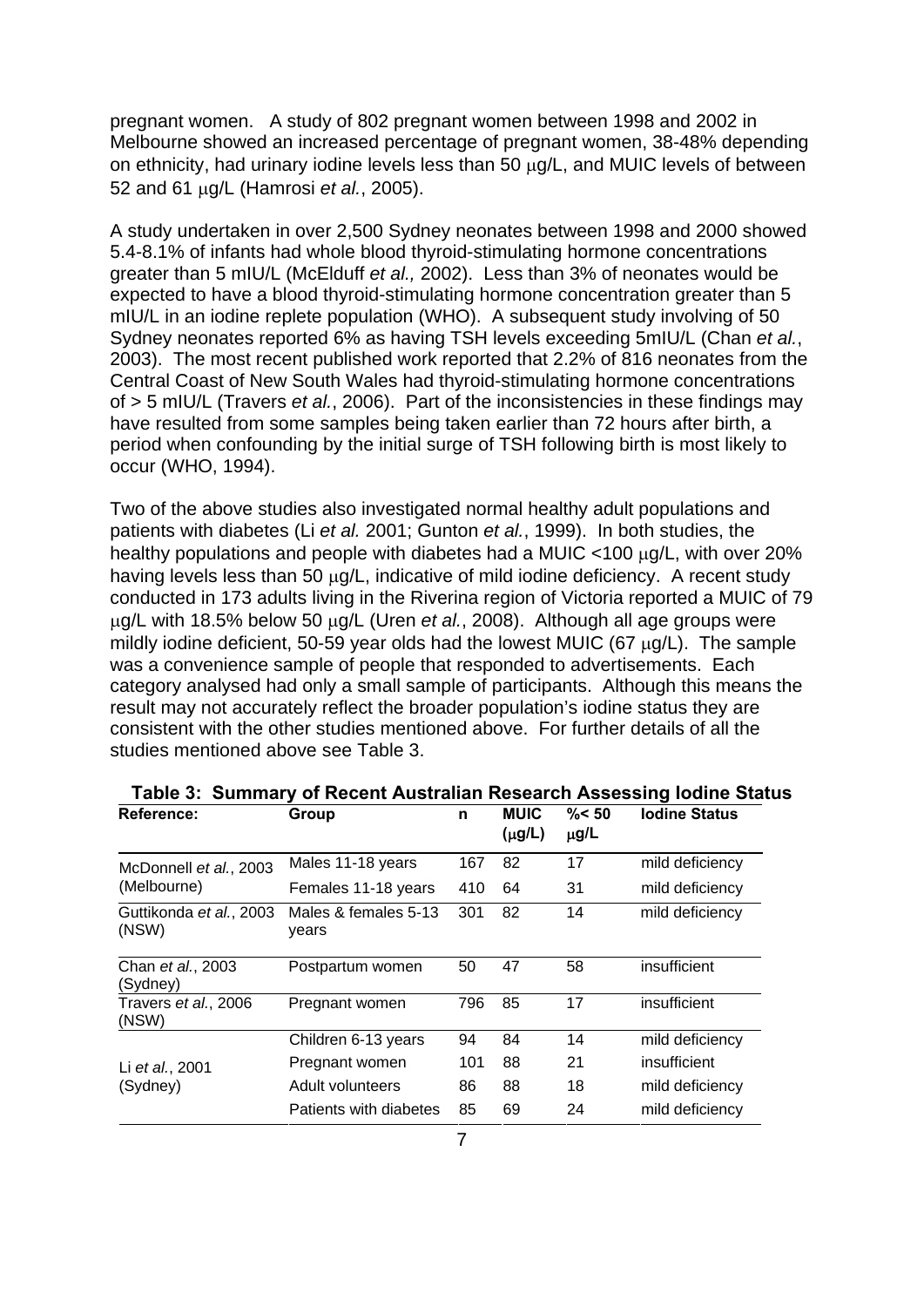| <b>Reference:</b>         | Group                  | n   | <b>MUIC</b> | $\% < 50$ | <b>Iodine Status</b> |
|---------------------------|------------------------|-----|-------------|-----------|----------------------|
|                           |                        |     | $(\mu g/L)$ | $\mu$ g/L |                      |
|                           | Pregnant women         | 81  | 104         | 20        | insufficient         |
| Gunton et al., 1999       | Postpartum women       | 28  | 79          | 19        | mild deficiency      |
| (Sydney)                  | Patients with diabetes | 135 | 65          | 34        | mild deficiency      |
|                           | Adult volunteers       | 19  | 64          | 26        | mild deficiency      |
|                           | Pregnant - Caucasian   | 227 | 52          | 48        | insufficient         |
| Hamrosi et al., 2005      | Pregnant - Vietnamese  | 263 | 58          | 38        | insufficient         |
| (Melbourne)               | Pregnant - Indian/Sri  | 262 | 61          | 41        | insufficient         |
|                           | Lankan                 |     |             |           |                      |
|                           | Adults 18-39 years     | 35  | 89          | 11        | mild deficiency in   |
| Uren <i>et al.</i> , 2008 | Adults 40-49 years     | 38  | 80          | 21        | all groups           |
| (Riverina Region          | Adults 50-59 years     | 34  | 67          | 32        |                      |
| Victoria)                 | Adults 60-69 years     | 41  | 79          | 22        |                      |
|                           | Adults $\geq 70$ years | 25  | 77          | 0         |                      |

#### **2.2 Tasmania**

In 2001 the Tasmanian state Government encouraged the voluntary use of iodised salt by the local bread industry through a memorandum of understanding; as a result an estimated 80% of bread sold in Tasmania contains iodised salt (Seal *et al*, 2003). Monitoring of the initiative showed an increase in the MUIC of 8-11 year-old school children from 75 μg/L before fortification to 105 μg/L approximately four years post fortification (Hynes *et al*, 2004; Seal *et al*, 2007). A comparison of MUIC in pregnant women attending the antenatal clinic at the Royal Hobart Hospital indicated a more modest rise from 76 μg/L before fortification to 86 μg/L post fortification, this difference was not statistically significant (*P* = 0.2) (Burgess *et al*, 2007).

#### **2.3 Conclusion**

There is a substantial body of research clearly showing a re-emergence of mild iodine deficiency in South Eastern Australia. Iodine deficiency has been identified in children and adult populations as well as pregnant women, and somewhat less conclusively in neonates.

## *3. Health Risks of Iodine Deficiency*

#### **3.1 Adverse Effects of Iodine Deficiency**

The spectrum of iodine deficiency disorders (IDD) is wide, varying according to the severity and duration of the deficiency and the life stage of the populations effected. The term IDD was first coined to provide a collective term to expand on goitre and cretinism; the latter being a form of severe mental retardation (Hetzel, 2000). It encompasses all presentations of the deficiency disease, including the effects of iodine deficiency on neuropsychological development. Table 5 provides WHO's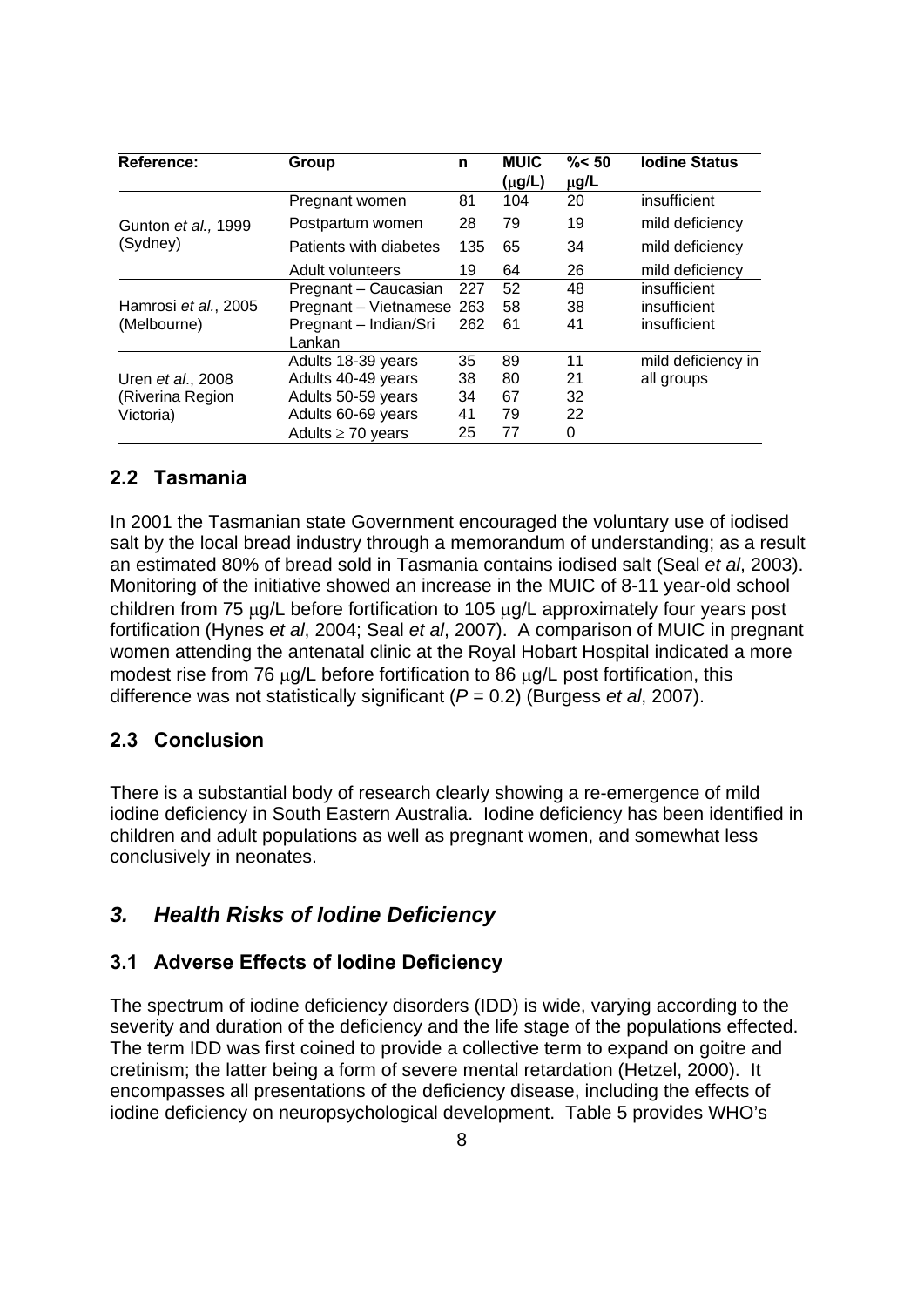description of the spectrum of effects of IDD focusing on the more obvious and severe forms throughout the life cycle.

| Foetus     | Abortions                                                                           |
|------------|-------------------------------------------------------------------------------------|
|            | Still births                                                                        |
|            | Congenital abnormalities                                                            |
|            | Increased perinatal mortality                                                       |
|            | Increased infant mortality                                                          |
|            | Neurological cretinism: mental deficiency, deaf mutism, spastic diplegia,<br>squint |
|            | Myoedematous cretinism: dwarfism, mental deficiency                                 |
|            | Psychomotor defects                                                                 |
| Neonate    | Neonatal goitre                                                                     |
|            | Neonatal hypothyroidism                                                             |
| Child and  | Goitre                                                                              |
| Adolescent | Juvenile hypothyroidism                                                             |
|            | Impaired mental function                                                            |
|            | Retarded physical development                                                       |
| Adult      | Goitre with its complications                                                       |
|            | Hypothyroidism                                                                      |
|            | Impaired mental function                                                            |
|            | lodine induced hyperthyroidism                                                      |
| $\cdots$   | $100155 + 10001$                                                                    |

**Table 5: Iodine Deficiency Disorders throughout the Life Cycle** 

Adapted from ICCIDD *et al*. (2001)

The signs of mild iodine deficiency are not easily discerned in any age group. However, moderate iodine deficiency in both children and adults is associated with a negative effect on motor performances, motor skill, perceptual and neuromotor abilities and reduced intellectual quotients (IQ). IQ is a tool commonly used to measure mental performance. The average IQ is, by definition, 100 with a standard deviation of 15 points (Megafoundation, 2005).

### **3.2 Importance of Iodine in Pregnancy and During Early Development**

Iodine deficiency during pregnancy has often been described as the most common cause of intellectual impairment worldwide. While severe iodine deficiency during foetal development can lead to the extreme form of mental retardation known as Cretinism, mild and moderate deficiency may also lead to lesser impairments in mental development, hearing, motor control, and reaction time (Delange, 2001). Recent research also indicates mild and moderate deficiency in children can impair their physical growth (Zimmerman *et al.* 2007).

The ICCIDD suggest that the most critical period of iodine nutrition is from the second trimester of pregnancy to the third year after birth (ICCIDD, 2001). The adverse effects of iodine deficiency on the central nervous system can be irreversible, and are compounded by continuing deficiency during infancy (Zoeller and Rovet, 2004). Many of the effects of iodine deficiency shown in adults are usually the result of chronic iodine deficiency rather than of recent deficiency.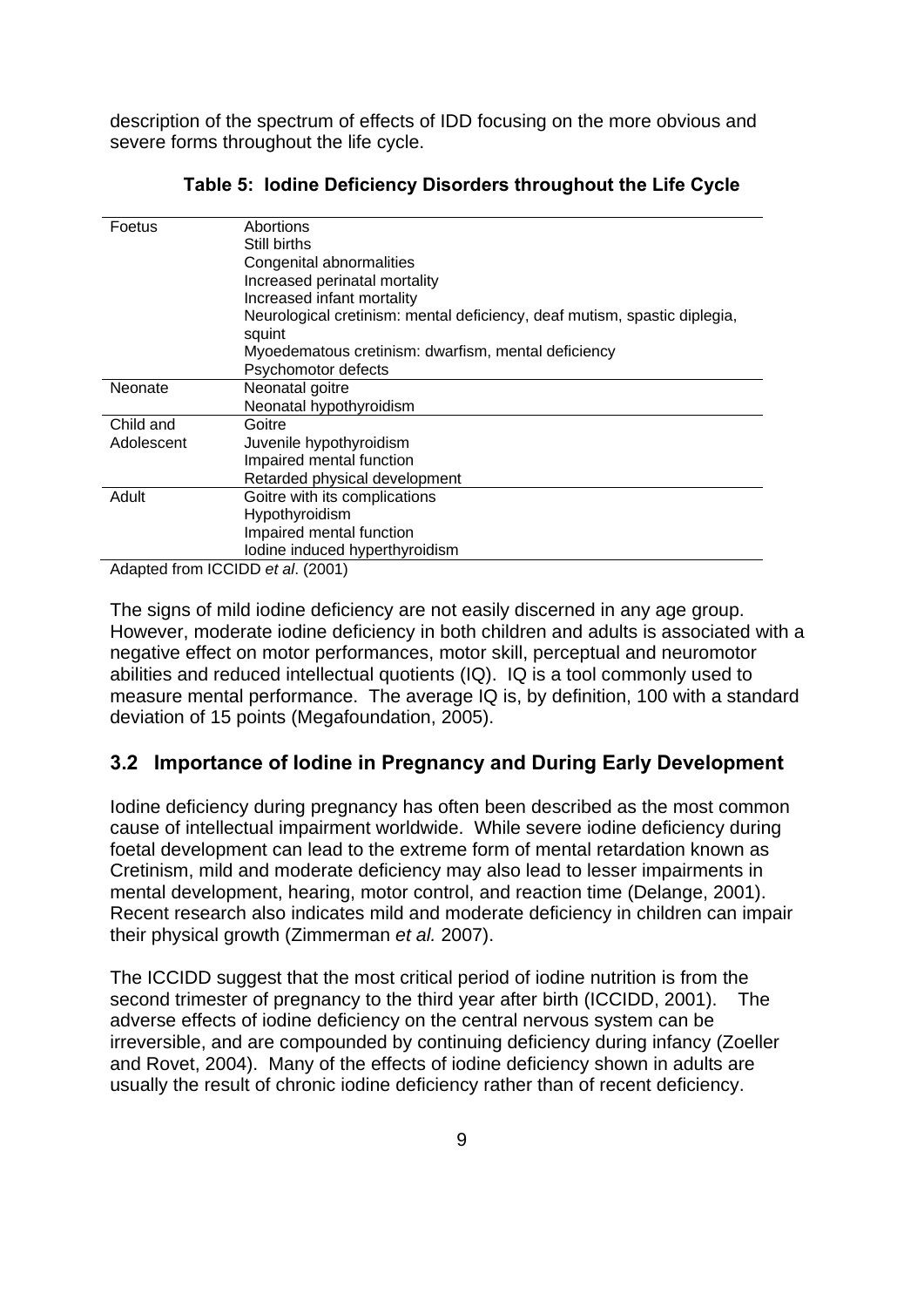Iodine is required for the synthesis of thyroid hormones, which are in turn required for brain development. Major human brain development occurs during foetal growth and early years of life so that adequate iodine is important from conception until at least the third year of life (ICCIDD *et al*., 2001).

The foetal thyroid does not begin functioning until about the  $24<sup>th</sup>$  week of gestation and until that time is reliant purely on the transfer of the thyroid hormones thyronine and thyroxine across the placenta. Even at term, neonates still derive some thyroxine directly from the mother (Delange, 2000).

Brain development continues into early childhood, thus iodine nutrition remains a critical factor (Zoeller and Rovet, 2004). Before the introduction of weaning foods, the iodine intake of the infant depends on the iodine content of breast milk or formula. Levels of iodine in breast milk reflect the maternal diet (Dorea, 2002). Because of foetal reliance on maternal thyroid hormones, and the infant's reliance on breast milk, the dietary requirement for iodine intake are higher for pregnant and lactating women than for the rest of the population (Delange, 2004).

#### *3.2.1 Neurological Consequences for Children of Mothers with Mild Iodine Deficiency during Pregnancy*

The effect of mild iodine deficiency (MUIC 55-99 μg/L) on neurological development is a matter of current debate. A recent review concluded that there is evidence of delay in reaction time but no evidence of impaired mental development in infants of mothers that were mildly iodine deficient during pregnancy (Delange, 2001). However, a subsequently published study of Chinese children aged 7-13 months suggests that even mild prenatal iodine deficiency, as assessed by cord blood thyroid stimulating hormone concentrations, is associated with reduced performance in some tests of mental development (Choudhury and Gorman, 2003). This study suggested a dose-response relationship where small differences in the severity of iodine deficiency results in small changes in mental development in a linear fashion.

#### *3.2.2 Neurological Consequences for Children of Mothers with Moderate Iodine Deficiency during Pregnancy*

A number of publications have shown an association between moderate iodine deficiency (MUIC 25-49 μg /L) and impaired psychoneuromotor and intellectual development in children, including those born to moderately deficient women (Delange, 2001). The findings include low visual-motor performance, impaired motor skill and diminished IQ.

Haddow *et al.* (1999) reported an average IQ deficit of 7 points in children aged 7-9 years born to mothers with undetected thyroid deficiency, i.e. a thyroid-stimulating hormone concentration in the 96-99<sup>th</sup> centile of 25 000 women tested. Although the case-control study was not designed to investigate the effects of iodine deficiency the authors suggested that even mild asymptomatic hypothyroidism might have an effect on intelligence.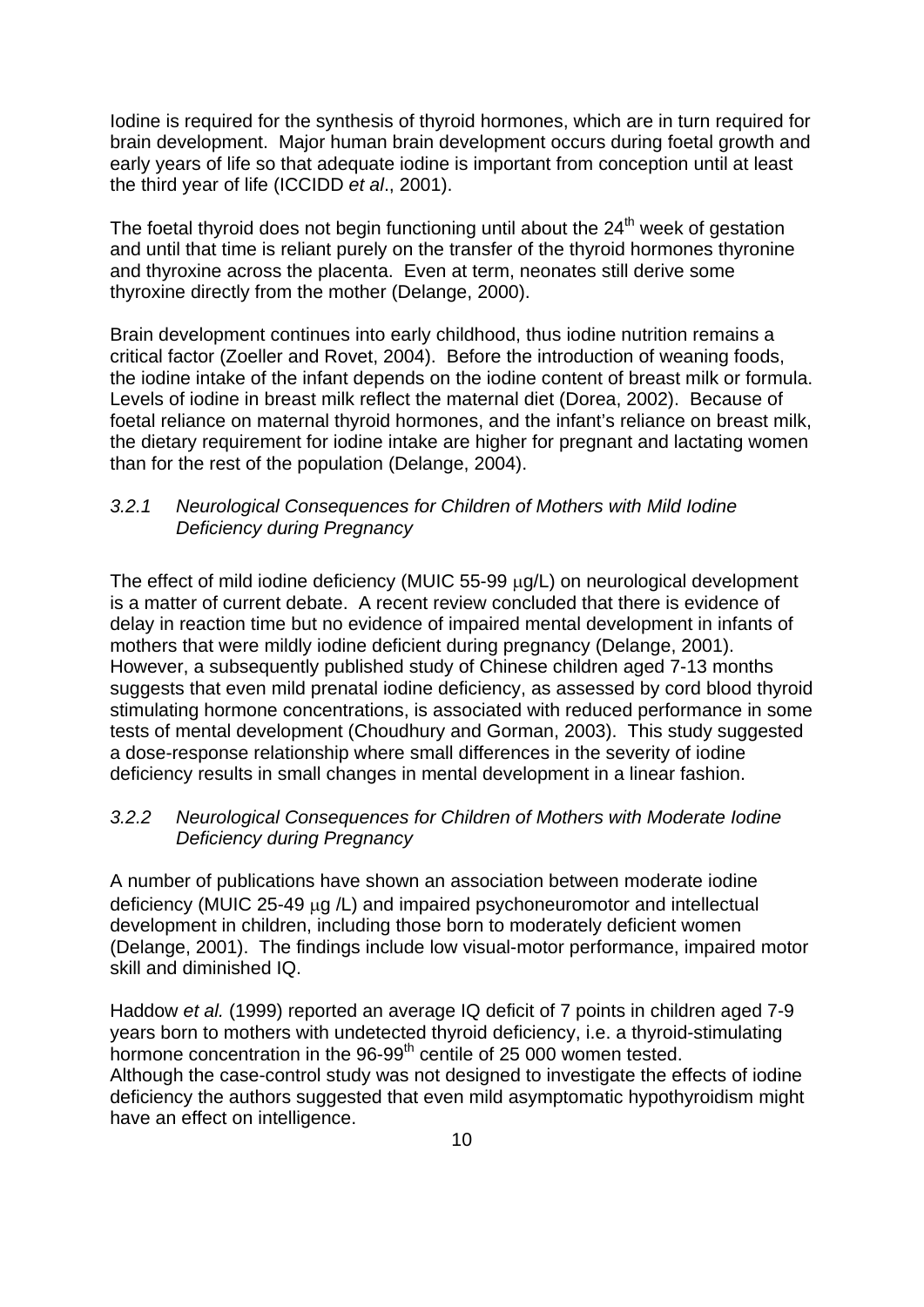An Italian cross-sectional study reported that 11 of 16 children born to moderately iodine deficient mothers were diagnosed with attention deficit and hyperactivity disorder (ADHD), whereas none of the 11 children of mothers in an area of adequate iodine intake had ADHD (Vermiglio *et al.,* 2004). Further research in this area is required to draw any firm conclusion about this apparent association. However, an earlier study reporting a significantly increased risk of ADHD in those with generalised resistance to thyroid hormone<sup>3</sup>, and a subsequent work suggesting a link between TSH concentration and ADHD, add support to this possible relationship (Alvarez-Pedrerol *et al.*, 2007; Hauser *et al.*, 1993).

### **3.3 Neurological Consequences of Mild and Moderate Iodine Deficiency in Children**

A cross-sectional study of 1,221 school children in southern Europe (Spain) with a MUIC of 90 μg/L showed that IQ was statistically significantly lower in children with urinary iodine concentrations below 100 μg/L than in those with excretions above 100 μg/L (IQ 96.4 ± 17.5 vs. 99.3 ± 15.8) (Santiago-Fernandez *et al.*, 2004). Further, children with urinary iodine concentrations below 100 μg/L were more likely to have an IQ below the  $25^{th}$  centile, i.e. IQ below 87.3.

Moderate iodine deficiency in both children and adults has been linked to a negative effect on motor performances, motor skill, perceptual and neuromotor abilities and diminished IQ (Delange, 2001). These effects were observed in studies of children who were not severely deficient and did not exhibit signs and symptoms of endemic cretinism. Zimmerman *et al.* (2006) randomised 310 moderately iodine deficient (MUIC 43 μg/L) 10-12 year olds in Albania to receive either iodine supplements or placebo. After 24 weeks the children receiving supplements showed statistically significant improvements in tests of information processing, fine motor skills and visual problem solving compared to those receiving placebo. An earlier study in 196 moderately to severely iodine deficient 7-11 year olds in Benin found that those children who had improved iodine status after 11 months also showed statistically significant improvements in tests of mental function (van den Briel *et al.*, 2000).

As well as having an impact on children, iodine deficiency has been shown to have an adverse effect on the IQ of older populations, potentially as a result of being born in iodine deficient areas (Delang and Hetzel, 2005). A meta-analysis of 18 studies undertaken by Bleichrodt and Born (1994) calculated that the mean IQ of individuals with moderate to severe iodine status was 13.5 IQ points lower than that of individuals with adequate iodine status.

1

 $3$  Thyroid hormone resistance refers to a state in which normal concentrations of thyroid hormones are insufficient to generate the a standard response.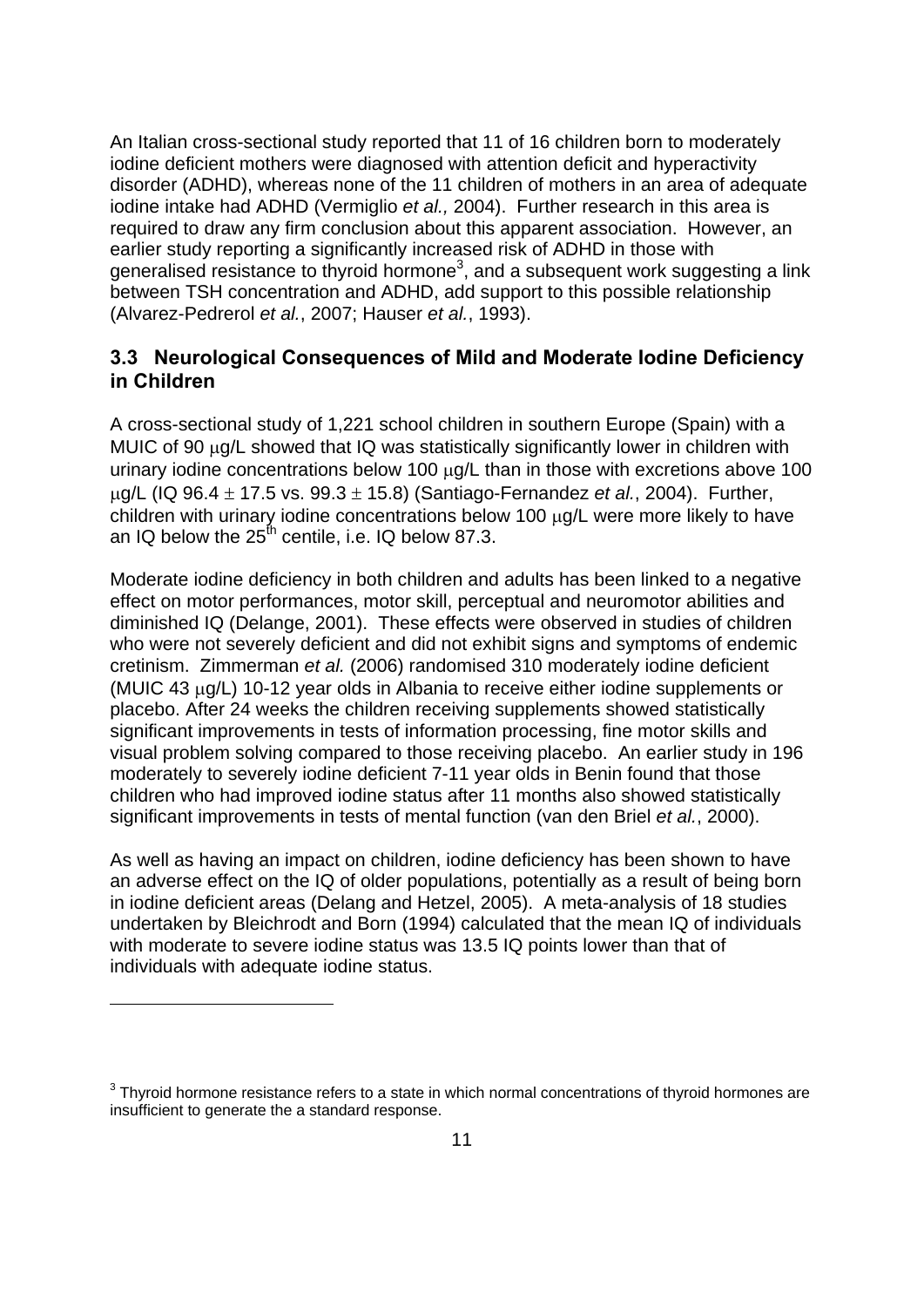## **3.4 Mild and Moderate Iodine Deficiency and Growth**

Despite the negative impact of severe iodine deficiency on growth being well established (Delang and Hetzel, 2005); the effect of mild or moderate iodine deficiency on growth has until very recently been unclear. Cross-sectional studies have shown either no correlation or a modest positive correlation between iodine intake and growth in children (Zimmerman, 2007). However, in a recent randomised controlled trial in 310 moderately iodine deficient, 10-12 year-olds those given adequate iodine had significantly improved height-for-age and weight-for-age *z* scores after six months compared to those not receiving additional iodine (Zimmerman *et al.,* 2007). Correcting mild iodine deficiency, in 100 5-14 year-olds did not result in a significant improvement in growth after six months compared to those not receiving additional iodine.

## **3.5 Iodine Deficiency, Goitre, and Thyroid Disease**

The form and frequency of different types of thyroid disease as well as the average age of onset have been linked to population iodine status. Severe iodine deficiency leads to underproduction of thyroid hormones, i.e. hypothyroidism, as there is insufficient iodine available for the normal production of thyroid hormones (Delange and Hetzel, 2005). However, in mild and moderate iodine deficiency the overproduction of thyroid hormone i.e. hyperthyroidism, is the more common problem (Aghini-Lombardi *et al.*, 1999; Delange and Hetzel, 2005; Laurberg *et al.*, 2000).

Below is a summary of comparisons between populations with different iodine status and the associated distribution of thyroid diseases. The separate issue of the impact of fortification programs on thyroid health is covered in Supporting Document 4 (Safety Assessment) of the Assessment Report.

#### *3.5.1 Mild and Moderate Iodine Deficiency and Hyperthyroidism*

Comparisons of mild with moderately iodine deficient populations in Denmark with populations that have adequate or above adequate iodine intake in Iceland, indicate hyperthyroidism to be more common in iodine deficient populations (Laurberg *et al.*, 2000). Further, in Denmark it was found that hyperthyroidism was more common in the moderately deficient part of the country than in the mildly deficient part (Bülow Pedersen *et al.*, 2002).

The iodine status of a population also influences the distribution and age of onset of different forms of hyperthyroidism. In deficient areas the most common form of hyperthyroidism is multinodular toxic goitre (Aghini-Lombardi *et al*, 1999; Laurberg *et al.*, 2000). In an area of above adequate iodine intake Graves' disease was the most common form of hyperthyroidism, developing earlier in life in an area of deficiency (Laurberg *et al.*, 2000). No such differences in the incidence of subacute thyroiditis have been reported (Laurberg *et al.*, 2000).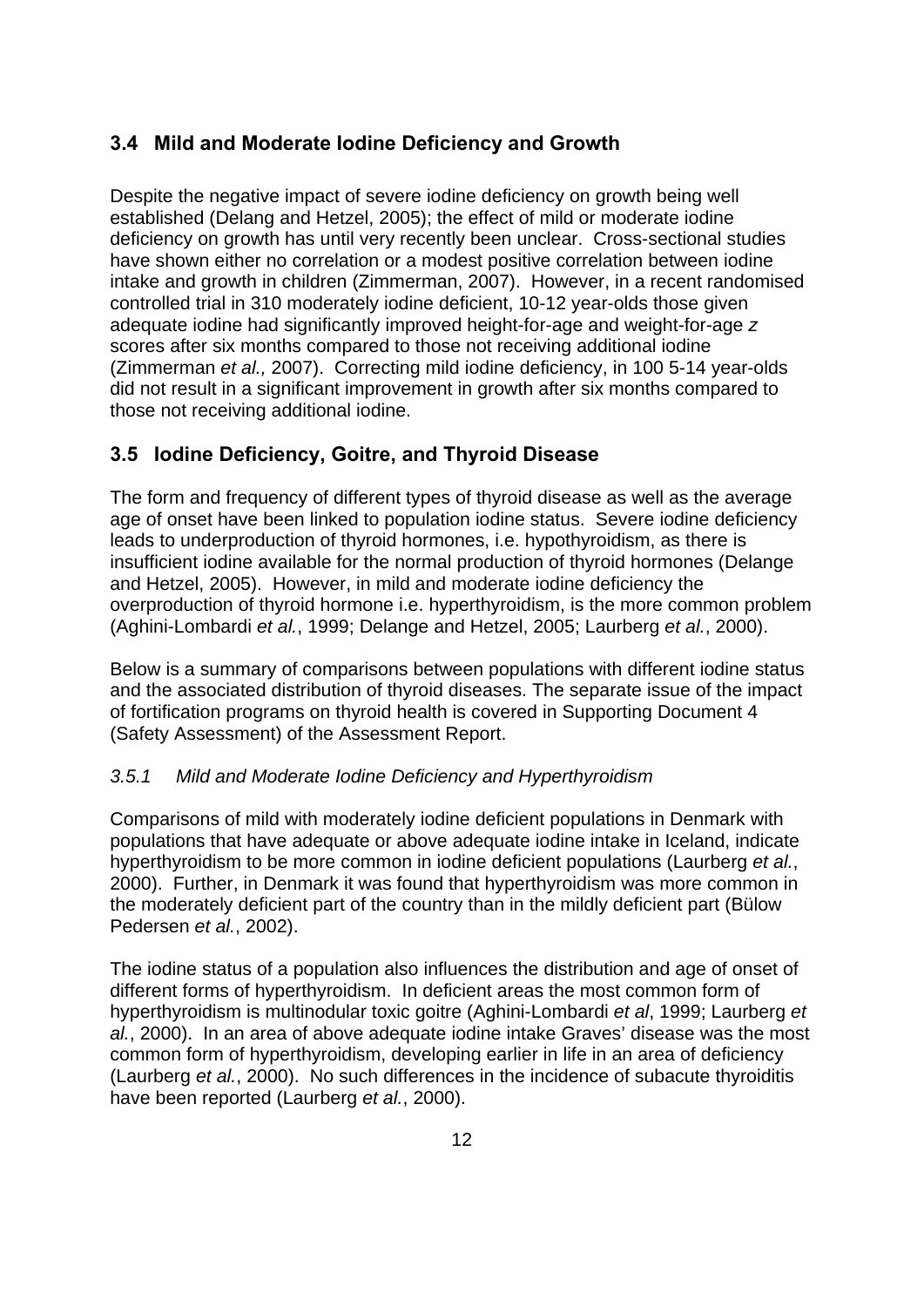#### *3.5.2 Mild and Moderate Iodine Deficiency and Hypothyroidism*

Comparison of data from a moderately iodine deficient area of Denmark and an area of adequate/above adequate intake in England suggests that hypothyroidism is more common in areas of adequate or above adequate iodine intake (Laurberg *et al*., 2000; Vanderpump, *et al*., 1995). Other comparisons confirm that hypothyroidism is more common in areas of above adequate iodine intake, than those with mild or moderate deficiency; less clear is what can be expected in populations with adequate but not above adequate intakes (Laurberg *et al*., 2000). In Denmark it has also been shown that hypothyroidism was more common in the area of mild iodine deficiency than in the area of moderate deficiency (Pedersen *et al*., 2002).

Szabolcs *et al*. (1997) compared thyroid health in groups of nursing home residents over 60 years of age from the same geographic and ethnographic region, the Carpathian basin. Subjects from Northern Hungary, Slovakia, and Eastern Hungary showed deficient, adequate, and abundant iodine intake respectively. The study reports urinary iodine per gram creatinine as opposed to per litre urine, not allowing for direct application of the criteria for the description of iodine nutrition in Table 1. Eastern Hungary, where subjects' iodine intake was highest, had the highest prevalence of clinical hypothyroidism. Northern Hungary where iodine intake was lowest had the lowest prevalence of clinical hyperthyroidism.

### **3.6 Conclusion**

Adequate iodine intake is essential for normal mental and physical growth and development. Iodine deficiency, even when categorised as mild, can lead to deficits in mental and nervous system function. The effect of iodine deficiency on growth and development is greatest when the deficiency occurs during foetal development and within the first two-to-three years of life when the nervous system is undergoing the greatest and most rapid development. In addition to the timing of the iodine deficiency its severity has a strong influence on the magnitude of any negative consequences. The developing foetus and the young child are therefore the most vulnerable with respect to iodine deficiency as the consequences for these two groups are the most serious, and because in these two groups they are irreversible.

As older children and adults are no longer undergoing major neural development the consequences of iodine deficiency are predominantly associated with thyroid health. Areas of moderate deficiency tend to have the greatest prevalence of hyperthyroidism, with this being slightly less prevalent in areas of mild deficiency or adequacy. Conversely it is areas of adequate or above adequate iodine supply that have a higher prevalence of hypothyroidism.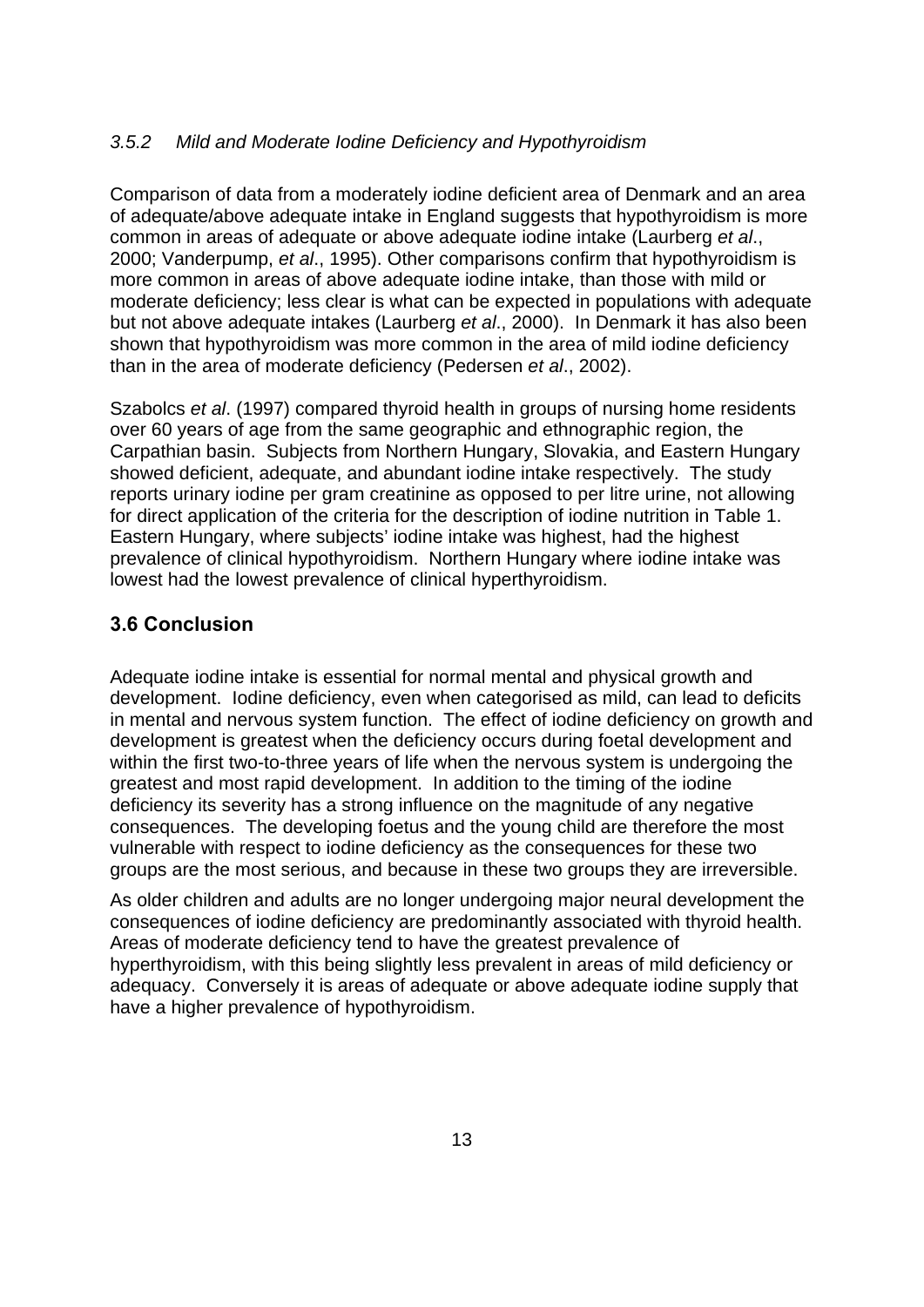#### *References:*

Aghini-Lombardi, F., Antonangeli, L., Martino, E., Vitti, P., Maccherini, D., Leoli, F., *et al.* (1999) The spectrum of thyroid disorders in an iodine-deficient community: the Pescopagano survey. *J. Clin. Endocrinol. Metab.*, 84(2):561-6.

Alvarez-Pedrerol, M., Ribas-Fitó, N., Torrent, M., Julvez, J., Ferrer, C., Sunyer, J. (2007) TSH concentration within the normal range is associated with cognitive function and ADHD symptoms in healthy preschoolers. *Clin. Endocrin.*, 66:890-8.

ATSDR (2004). Toxicological profile for iodine. U.S. Department of Health and Human Services, Agency for Toxic Substances and Disease Registry, Atlanta, GA. http://www.atsdr.cdc.gov/

BEST (Board on Environmental Studies and Toxicology) (2006). Fluoride in Drinking Water: A Scientific Review of EPA's Standards, The National Academies Press. http://www.nap.edu/catalog/11571.html?onpi\_newsdoc03222006. Accessed on 16 August 2006

Bleichrodt, N., and Born, M. (1994). 'A Meta-Analysis of Research into Iodine and Its Relationship to Cognitive Development.' In *The Damaged Brain of Iodine Deficiency,* ed. J. B. Stanbury, 195 200. Communication Corporation, New York, NY.

Bülow Pedersen I., Knudsen, N., Jørgensen, T., Perrild, H., Ovesen, L., Laurberg, P. (2002). Large differences in incidences of overt hyper- and hypothyroidism associated with a small difference in iodine intake; a prospective comparative register-based population survey. J Clin Endocrinol Metab 87:4462–69.

Chan, S.S., Hams, G., Wiley, V., Wilcken, B. and McElduff, A. (2003) Postpartum maternal iodine status and the relationship to neonatal thyroid function. *Thyroid* 13(9):873-876.

Choudhury, N., Gorman, K.S. (2003) Subclinical prenatal iodine deficiency negatively affects infant development in Northern China. *J. Nutr.* 133(10):3162-3165.

Delange, F. and Hetzel, B.S. (2005) The Iodine Deficiency Disorders. 1-48. http://www.thyroidmanager.org/Chapter20/20-frame.htm. Accessed on May 20 2006.

Delange, F. (2000) The role of iodine in brain development. *Proc. Nutr. Soc.* 59**:**75-79

Delange, F. (2001) Iodine deficiency as a cause of brain damage. *Postgrad. Med. J.* 77(906):217-220.

Delange, F. (2004) Optimal Iodine Nutrition during Pregnancy, Lactation and the Neonatal Period. *Int. J. Endocrinol. Metab*. 2:1-12.

Dorea, J. (2002). Iodine nutrition and breast feeding. *J. Trac. Elements. Med. Biol.* 16**:**207-220

Freake, H.C. (2000) Iodine. In: Stipanuk, M.H., ed. *Biochemical and physiological aspects of human nutrition.* W.B. Saunders Company, Philadelphia, Penn, pp 761-781.

Galan, I.R., G., I, Sanchez, M.P., Pilar Mosteiro, D.M. and Rivas Crespo, M.F. (2005) Psychointellectual development of 3 year-old children with early gestational iodine deficiency. *J. Pediatr. Endocrinol. Metab* 18 Suppl 1:1265-1272.

Gibson, H.B (1995). Surveillance of iodine deficiency disorders in Tasmania 1949-1984. Deptartment of Health Services, Hobart, TAS.

Gibson, R.S. (2005) Principles of Nutritional Assessment 2<sup>nd</sup> ed. Oxford University Press, New York, NY.

Gunton, J.E., Hams, G., Fiegert, M., McElduff, A. (1999) Iodine deficiency in ambulatory participants at a Sydney teaching hospital: is Australia truly iodine replete? *Med. J. Aust.,* 171(9):467-470.

Guttikonda, K., Travers, C.A., Lewis, P.R., Boyages, S. (2003) Iodine deficiency in urban primary school children: a cross-sectional analysis. *Med. J. Aust.,* 179(7):346-8.

Haddow, J.E., Palomaki, G.E., Allan, W.C., Williams, J.R., Knight, G.J., Gagnon, J., O'Heir, C.E., Mitchell, M.L., Hermos, R.J., Waisbren, S.E., Faix, J.D. and Klein, R.Z. (1999) Maternal thyroid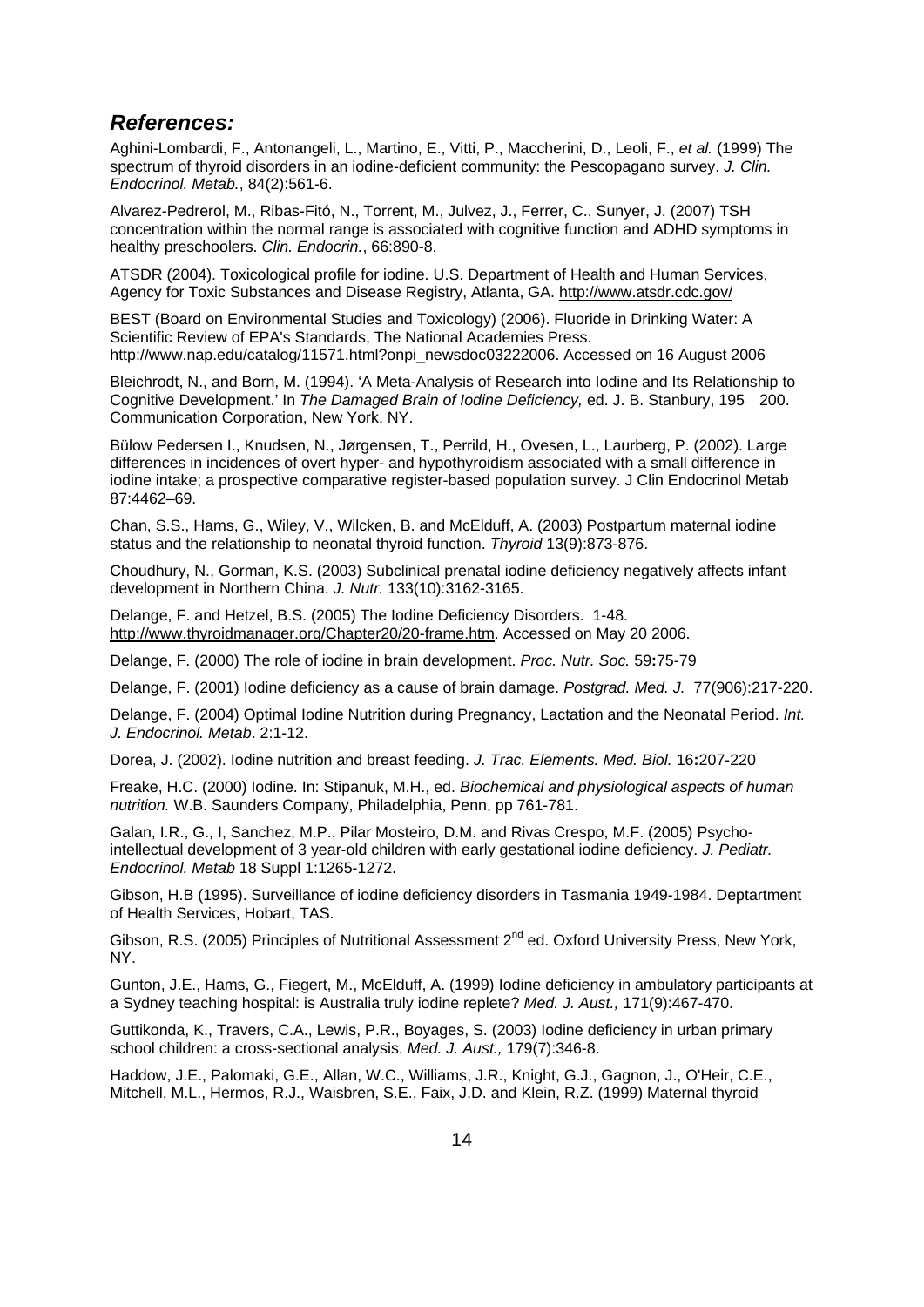deficiency during pregnancy and subsequent neuropsychological development of the child. *N. Engl. J. Med.* 341(8):549-555.

Hamrosi, M.A., Wallace, E.M., Riley, M.D. (2005) Iodine status in pregnant women living in Melbourne differs by ethnic group. *Asia Pac. J. Clin. Nutr.,* 14(1):27-31.

Hauser, P., Zametkin, A.J., Martinez, P., Vitiello, B., Matochik, J.A., Mixson, A.J., Weintraub, B.D. (1993) Attention deficit-hyperactivity disorder in people with generalized resistance to thyroid hormone. *N. Engl. J. Med.*, 328(14):997-1001.

Hetzel, B.S. (1994) Iodine deficiency and fetal brain damage. *N. Engl. Med.* 331(26):1770-1771.

Hetzel, B.S. (2000) Iodine and neuropsychological development. *J. Nutr.* 130(2S Suppl):493S-495S.

Hetzel, B., Clugston, G. (1998). *Iodine.* In: Shils *et al.* eds. *Modern nutrition in Health and Disease* 9th ed*.* Lippincott Williams & Wilkins pp 253-264.

Huda, S.N., Grantham-McGregor, S.M., Rahman, K.M. and Tomkins, A. (1999) Biochemical hypothyroidism secondary to iodine deficiency is associated with poor school achievement and cognition in Bangladeshi children. *J. Nutr.* 129(5):980-987.

Hynes, K.L., Blizzard, C.L., Venn, A.J., Dwyer, T., Burgess, J.R. (2004) Persistent iodine deficiency in a cohort of Tasmanian school children: associations with socio-economic status, geographical location and dietary factors. *Aust. N. Z. J. Public Health*, 28(5):476-481.

ICCIDD (2007) Iodine requirements in pregnancy and infancy. *IDD Newsletter* 23(1):1-2.

ICCIDD, UNICEF, WHO (2001) Assessment of Iodine Deficiency Disorders and Monitoring their Elimination. Second edition, WHO Publishing, Geneva.

Joint FAO/WHO Expert Committee on food additives (JECFA) (1989) Toxicological Evaluation of certain food additives and contaminants. *WHO food additive series N024* Geneva: World Health Organization.

Laurberg, P., Jorgensen, T., Perrild, H., Ovesen, L., Knudsen, N., Pedersen, I.B., *et al* (2006) The Danish investigation on iodine intake and thyroid disease, DanThyr: Status and perspectives. *Eur. J. Endocrinol.* 155: 219-228.

Laurberg, P., Nohr, S.B., Pedersen, K.M., Hreidarsson A.B., Andersen, S., Bülow Pedersen, I., *et al.* (2000) Thyroid Disorders in Mild Iodine Deficiency. *Thyroid*, 10:951-63.

Li, M., Eastman, C.J., Waite, K.V., Ma, G., Zacharin, M.R., Topliss, D.J., Harding, P.E., Walsh, J.P., Ward, L.C., Mortimer, R.H., Mackenzie, E.J., Byth, K., Doyle, Z. (2006) Are Australian children iodine deficient? Results of the Australian National Iodine Nutrition Study. *Med. J. Aust.,* 184(4):165-9.

Li, M., Ma, G., Boyages, S.C., Eastman, C.J. (2001) Re-emergence of iodine deficiency in Australia. *Asia Pac. J. Clin. Nutr.,*10(3):200-3.

Mann, J.I. and Aitken, E. (2003) The re-emergence of iodine deficiency in New Zealand? *N. Z. Med. J.*  116(1170):U351.

McDonnell, C.M., Harris, M., Zacharin, M.R. (2003) Iodine deficiency and goitre in schoolchildren in Melbourne, 2001. *Med. J. Aust.* 173:156-62.

McElduff, A., McElduff, P., Gunton, J.E., Hams, G., Wiley, V., Wilcken, B.M. (2002) Neonatal thyroidstimulating hormone concentrations in northern Sydney: further indications of mild iodine deficiency? *Med. J. Aust.,* 176(7):317-320.

Megafoundation (2005) What Does 'IQ' Stand For, and What Does It Mean? http://hignews.megafoundation.org/Definition\_of\_IQ.html. Accessed on 7 December 2007.

Ministry of Health (2003). NZ Food NZ Children: Key Results of the 2002 National Children's Nutrition Survey. Ministry of Health, Wellington.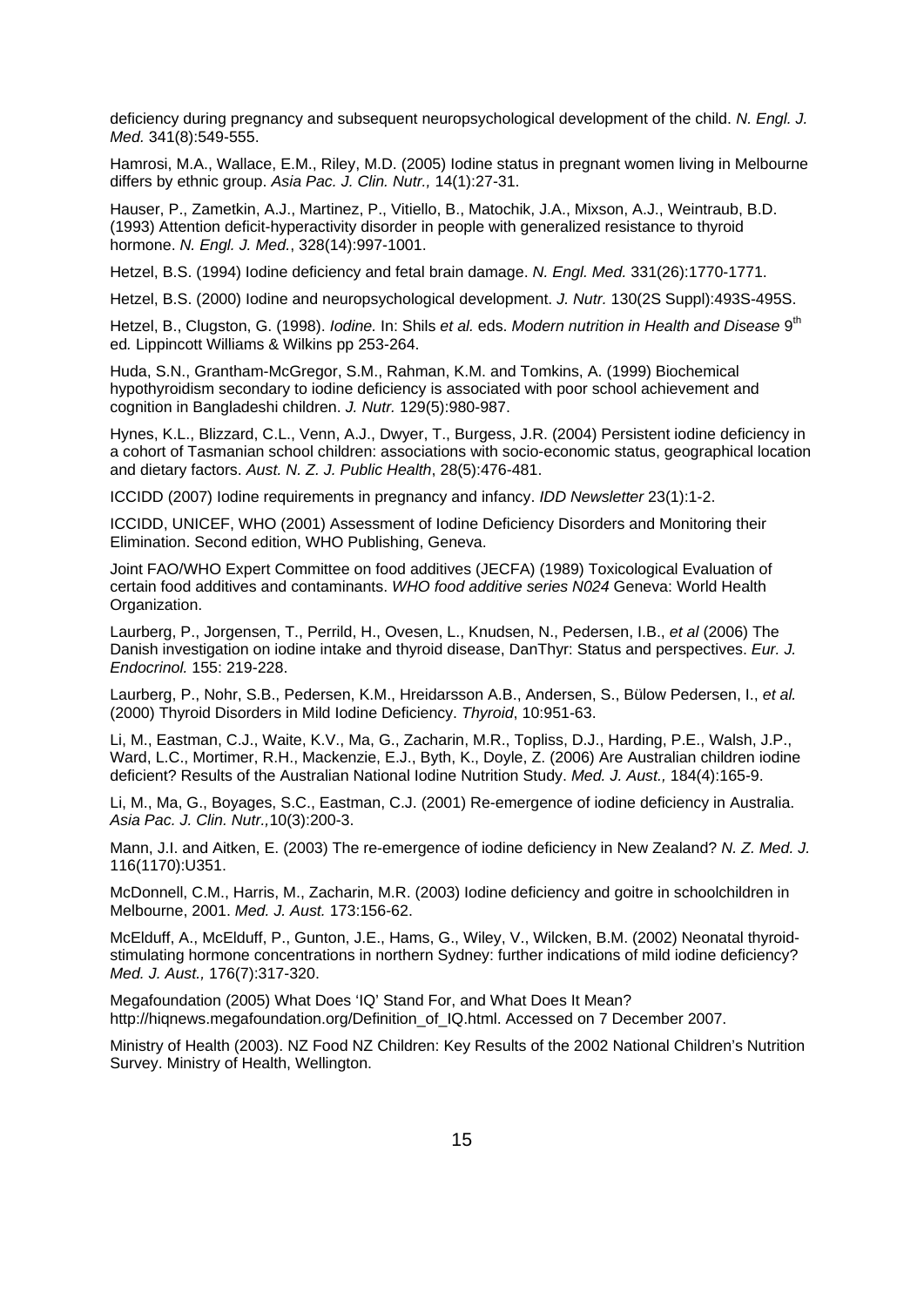Pedersen, I.B., Laurberg, P., Knudsen, N., Jørgensen, T., Perrild, H., Ovesen, L., Rasmussen, L.B. (2006) Increase in Incidence of Hyperthyroidism Predominantly Occurs in Young People after Iodine Fortification of Salt in Denmark. *J. Clin. Endocrin. Metab.*, 91:3830-4.

Pettigrew Porter, A., Skeaff, S., Thomson, D., Croxson, M., Gray, A. (2006) The thyromobile and iodine in pregnancy (TRIP) survey: assessing the iodine status of New Zealand pregnant women. New Zealand Dietetic Association 2006 Conference Programme Book.

Qian, M., Wang, D., Watkins, W.E., Gebski, V., Yan, Y.Q., Li, M. and Chen, Z.P. (2005) The effects of iodine on intelligence in children: a meta-analysis of studies conducted in China. *Asia. Pac. J. Clin. Nutr.* 14(1):32-42.

Santiago-Fernandez, P., Torres-Barahona, R., Muela-Martínez, J.A., Rojo-Martínez, G., García-Fuentes, E., Garriga, M.J., León, A.G., Soriguer, F. (2004) Intelligence quotient and iodine intake: a cross-sectional study in children. *J. Clin. Endocrinol. Metab.*, 89(8):3851-7

Sarne, D. (2007) Effects of the Environment, Chemicals and Drugs on Thyroid Function. http://www.thyroidmanager.org/Chapter5/chapter5a.html. Accessed on Dec 7 2007.

Seal, J.A., Doyle, Z., Burgess, J.R., Taylor, R., Cameron, A.R. (2007) Iodine status of Tasmanians following voluntary fortification of bread with iodine. *Med J Aus* 186:69-71.

Skeaff, S.A., Ferguson, E.L., McKenzie, J.E., Valeix, P., Gibson, R.S. and Thomson, C.D. (2005) Are breast-fed infants and toddlers in New Zealand at risk of iodine deficiency? *Nutrition* 21(3):325-331.

Skeaff, S.A., Thomson, C.D. and Gibson, R.S. (2002) Mild iodine deficiency in a sample of New Zealand schoolchildren. *Eur. J. Clin. Nutr.* 56(12):1169-1175.

Soriguer, F., Millon, M.C., Munoz, R., Mancha, I., Lopez Siguero, J.P., Martinez Aedo, M.J., Gomez-Huelga, R., Garriga, M.J., Rojo-Martinez, G., Esteva, I. and Tinahones, F.J. (2000) The auditory threshold in a school-age population is related to iodine intake and thyroid function. *Thyroid*  10(11):991-999.

Stanbury, J. (1996). Iodine Deficiency and the Iodine Deficiency Disorders in Present Knowledge in Nutrition. Seventh Edition ILSI press, Washington DC.

Szabolcs, I., Podoba, J., Feldkamp, O.D., Farkas, I., Sajgo M., Takáts, K.I., *et al*. (1997) Comparative screening for thyroid disorders in old age in areas of iodine deficiency, long-term iodine prophylaxis and abundant iodine intake. *Clin. Endocrinol.*47:87-92.

Thomson, C.D. (2003) Australian and New Zealand Reference Values for Iodine, A report prepared for the Ministry of Health. New Zealand Ministry of Health.

Thomson, C.D. (2004) Selenium and iodine intakes and status in New Zealand and Australia. *Br. J. Nutr.,* 91(5):661-672.

Thomson, C., Smith, T., Butler K., Packer, M. (1996). An evaluation of urinary measures of iodine and selenium status. *J. Trace Elements Med. Biol*., 10: 214-222

Thomson, C.D., Colls, A.J., Conaglen, J.V., Macormack, M., Stiles, M. and Mann, J. (1997) Iodine status of New Zealand residents as assessed by urinary iodide excretion and thyroid hormones. *Br. J. Nutr.,* 78(6):901-912.

Thomson, C.D., Packer, M.A., Butler, J.A., Duffield, A.J., O'Donaghue, K.L. and Whanger, P.D. (2001) Urinary selenium and iodine during pregnancy and lactation. *J. Trace Elem. Med. Biol.,* 14(4):210-217.

Travers, C.A., Guttikonda, K., Norton, C.A., Lewis, P.R., Mollart, L.J., Wiley, V., Wilcken, B., Eastman, C.J., Boyages, S.C. (2006) Iodine status in pregnant women and their newborns: are our babies at risk of iodine deficiency? *Med J. Aus.,* 184(12):617-620.

Uren, L.J., McKenzie, G., Moriarty, H. (2008) Evaluation of iodine levels in the Riverina population. *Aust. J. Rural Health,* 16(2):109-144.

Valeix, P., Preziosi, P., Rossignol, C., Farnier, M.A. and Hercberg, S. (1994) Relationship between urinary iodine concentration and hearing capacity in children. *Eur. J. Clin. Nutr.,* 48(1):54-59.